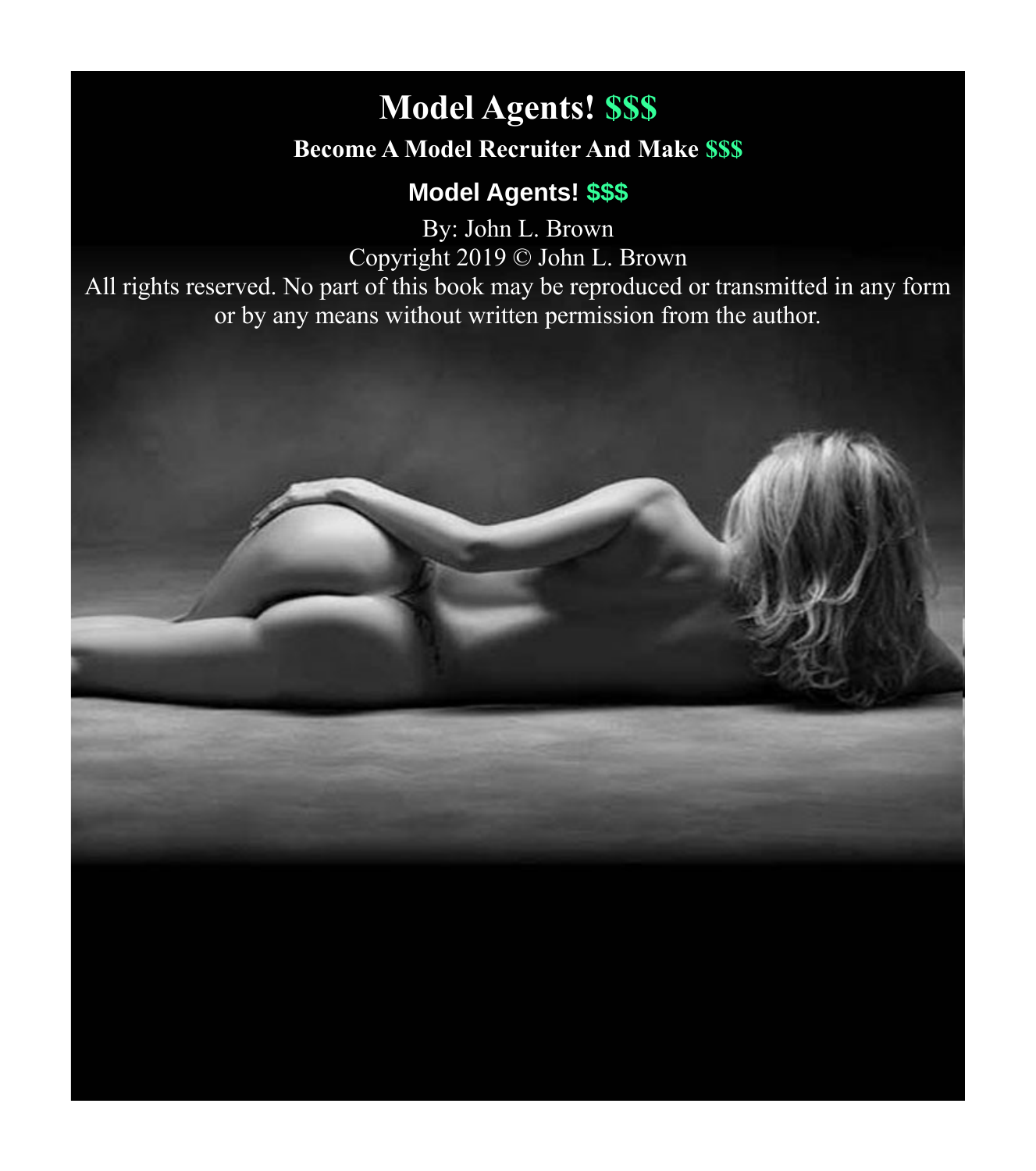### **Table of Contents**

[Model Agents! \\$\\$\\$](#page-0-0) [Model Agents/Recruiters! Make \\$\\$\\$](#page-2-0) [What To Do After Joining](#page-4-0) [What Do I Need To Get Started?](#page-5-0) [Get The Word Out There](#page-6-0) [How Much Money Can You Make?](#page-7-0) [My Favorite Affiliate](#page-8-0) [What Webcam Models Make And Your Possible Earnings](#page-10-0) [Model Agents Apply](#page-11-0) [Models Can Join Below!](#page-12-0)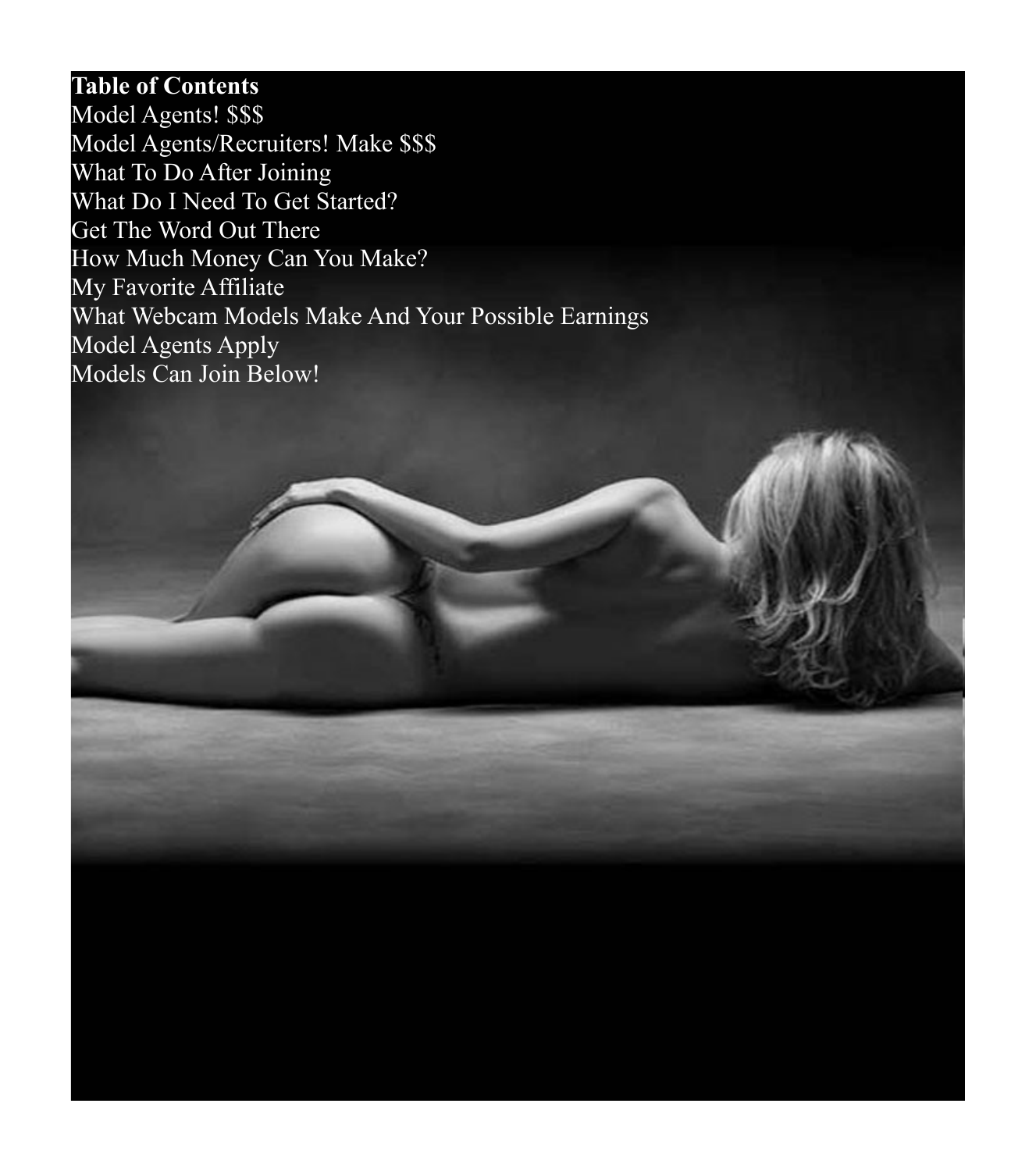## <span id="page-2-0"></span>**Model Agents/Recruiters! Make \$\$\$**

I will start by telling you a little bit about myself and why I become a webmaster promoting many different types of adult affiliates and many different niches, but when I first come across an affiliate that would pay me to recruit webcam models, I saw a great opportunity to really make some bucks.

I started around 2008 with no idea of how to build a website nor did I know any html programing. I had zero skills. I struggled for awhile but finally I taught myself and went crazy with it. I'm in my sixties and if I were younger, I would be modeling as a male model because the money is so good. A good webcam model that is not afraid of what to do in front of a webcam in the comfort of her own home can make so much money. If she or he is comfortable with their own body can really do great. Some models are living in large houses, driving a fine car and can take long vacations when ever they want.

I not going to tell you that by joining and recruiting webcam model is an easy thing to do. Just signing up is the first part, then comes the real work. If you have knowledge of html and know how to build websites, this is a plus. After you have your affiliate id number, then you can build websites to promote. When I first started only after I learned how to build websites, I had business cards made, and passed them out to every hot girl I could find. I thought I would make a million the first year, but then, truth set in, I had to build websites and plenty of them to get my affiliate link in front of many women.

Sometimes I get a little angry that I did not have this opportunity when I was younger and I was married to a hot blonde that could have made us a ton of money and I would not have had to work so hard most of my young years. I'm saying this because there is no better time then now to start recruiting models and get in on the huge niche. Make \$\$\$!

The plain truth is, women up to 45 can be a webcam model. They don't have to be the most beautiful woman or have the best body, but just be funny, happy, confident, and most of all, a great personality. So when looking for potential models, don't just look for the hottest girls you can find, but look for girls that have great personalities, girls that are not shy, funny girls. Don't forget to recruit males also. Male webcam models make money also. My first model I recruited was a male, and the first month after him signing up, I got a check in the mail over \$600 dollars and the next month \$300 dollars. So you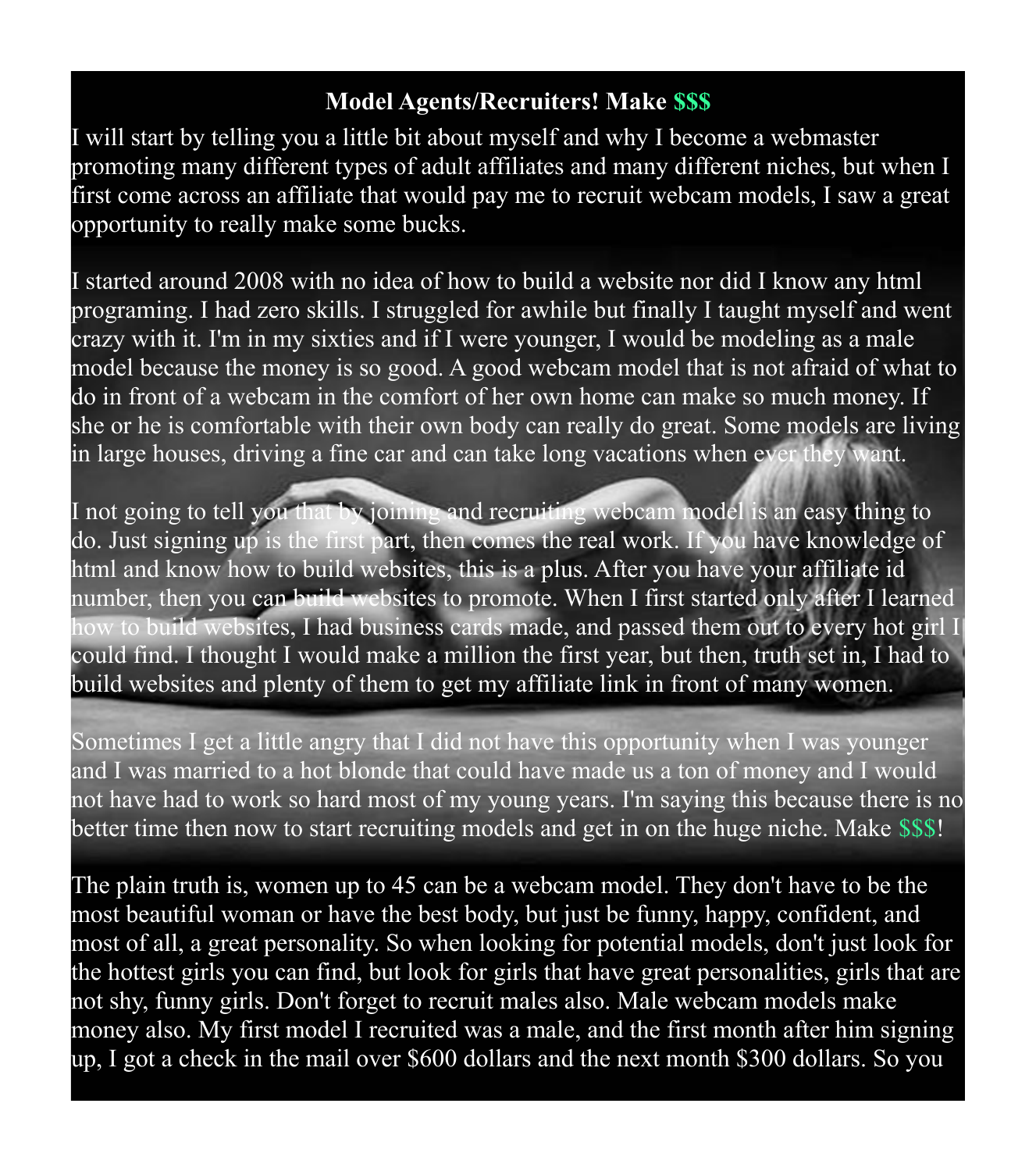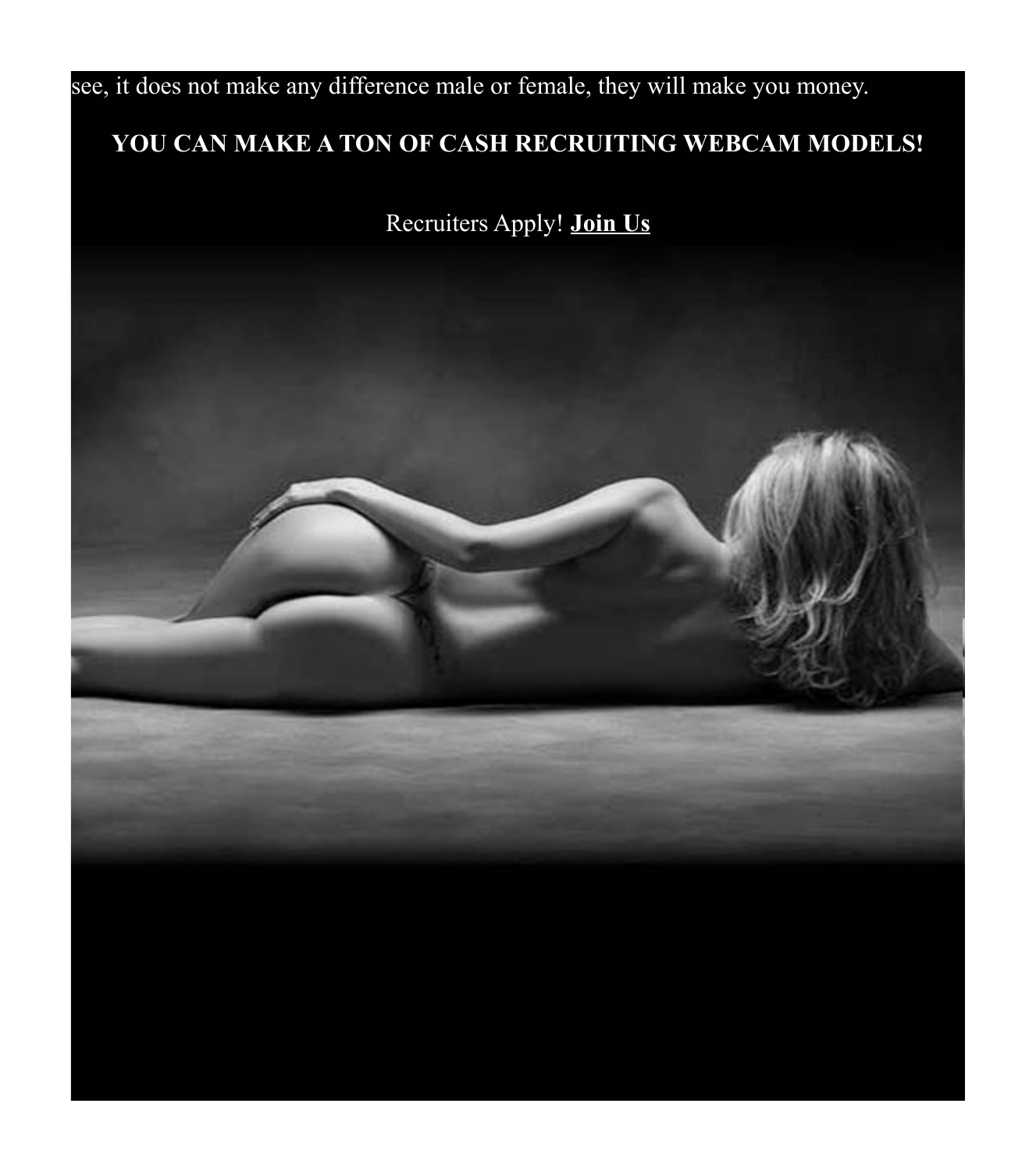# <span id="page-4-0"></span>**What To Do After Joining**

We all know twitter and facebook are ways to get your affiliate link out there. There is also many other social media sites that you can use to get your affiliate link in front of millions of potential webcam models to sign up. Not only will you get paid for webcam models sign ups, you'll get paid for any recruiters that join under you. The money is great but the work is needed to get to a point where you can quit your job and recruit full time. I'm lucky now because I am retired with nothing to do but build websites and promote. It's exciting when I get an email telling me a model or a recruiter has just signed up under me. If you get lucky, one good model or recruiter head strong on making money can make you so much money.

There are many white label adult affiliates that allow you to create your own white label site with your affiliate id installed. These white label sites are free, and stay active as long as they make money for the adult affiliate, so it's very important to search out and join these adult affiliates and create your own white label sites, so you don't even have to have your own site to recruit models and agents.

Another way to get your affiliate link out there is to build a bunch of websites, just single pages with your affiliate links on them and join Google to add your sites to their console where your site will be picked by Google.

After you build a bunch of sites, make sure you link them all together for better placement with Google search.

Recruiters Apply! **[Join Us](http://www.internetmodeling.com/144/become_an_agent.htm)**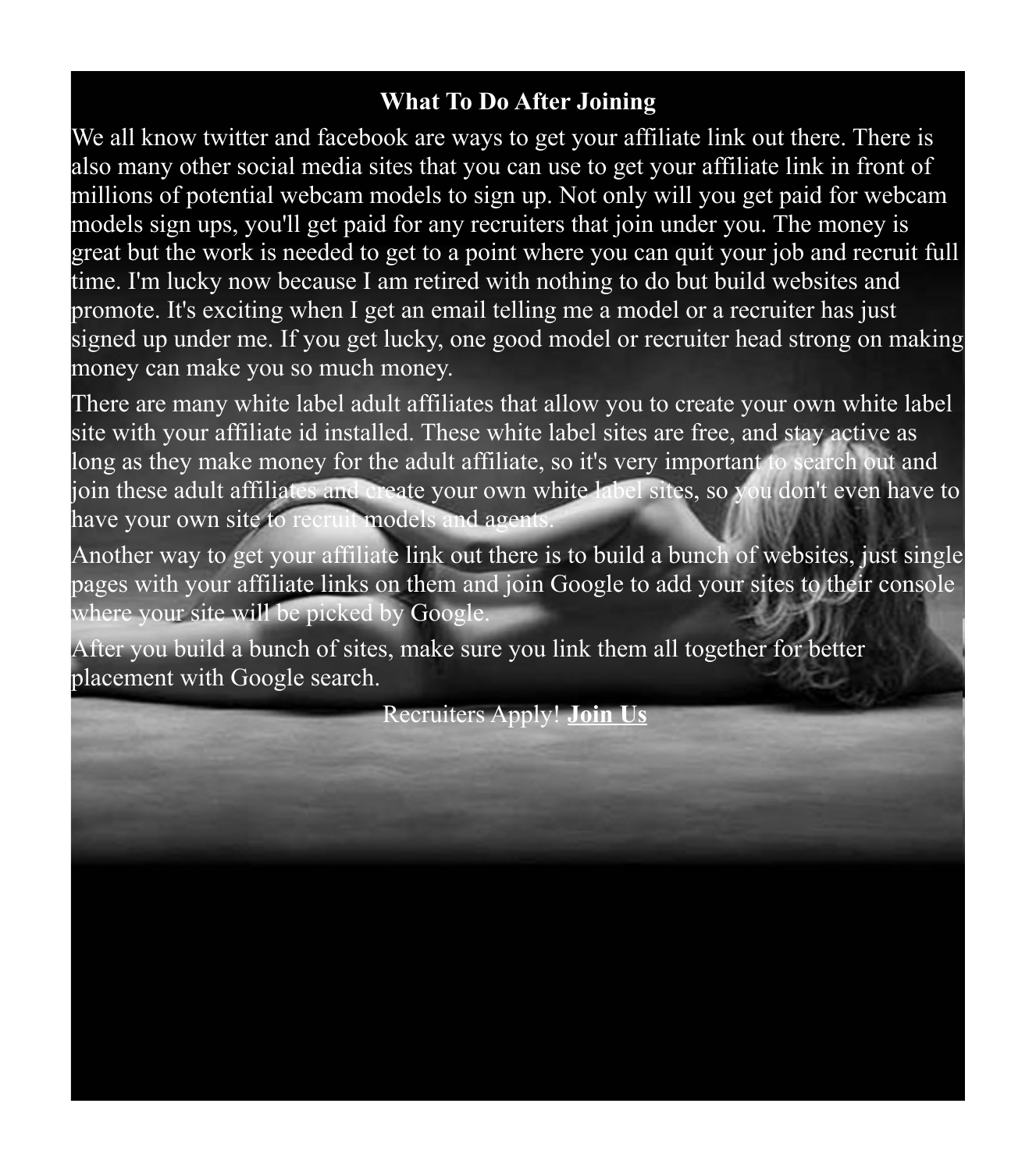# <span id="page-5-0"></span>**What Do I Need To Get Started?**

You need to join and get your affiliate id.

A Computer.

Some knowledge of html, or have someone build you a website.

Hosting, which you can get cheap hosting on ebay or just search to find what you're will to pay monthly.

A way to make banners, or have someone make them for you. There are tons of free places on the net to make free banners.

You'll need to get your hands on some free adult images for making headers and banners for your sites, or pay to have them made for you. There is also many places on the net that you can find free nude images. I find them with a Google search and some are free to use but the ones that I'm not sure of, I just don't use the face.

You'll need drive, the drive to stick with it and make it happen. When you get your first sign up, you'll be so excited that you will work even harder to get more sign ups, I know I did. Always remember, the webcam models and recruiters signing up under you, make you money. This affiliate allows you to communicate with your agents that joined under you, so you can help them get started if you are doing well. This is a great way to show your agents under you that with some work, you can make a ton of money. You can even offer them a landing page with their affiliate id to promote. I have given pages to many and hosted them on my host. This not only helps them, it helps you also.

Now, if you don't build websites, know html, or how to upload a website to a server, than you can just find places to submit your affiliate link to. Most websites wont allow affiliate link to be added to their sites, but some do.

There are many free hosting sites that you can upload a site to as long as your site is active and getting traffic.

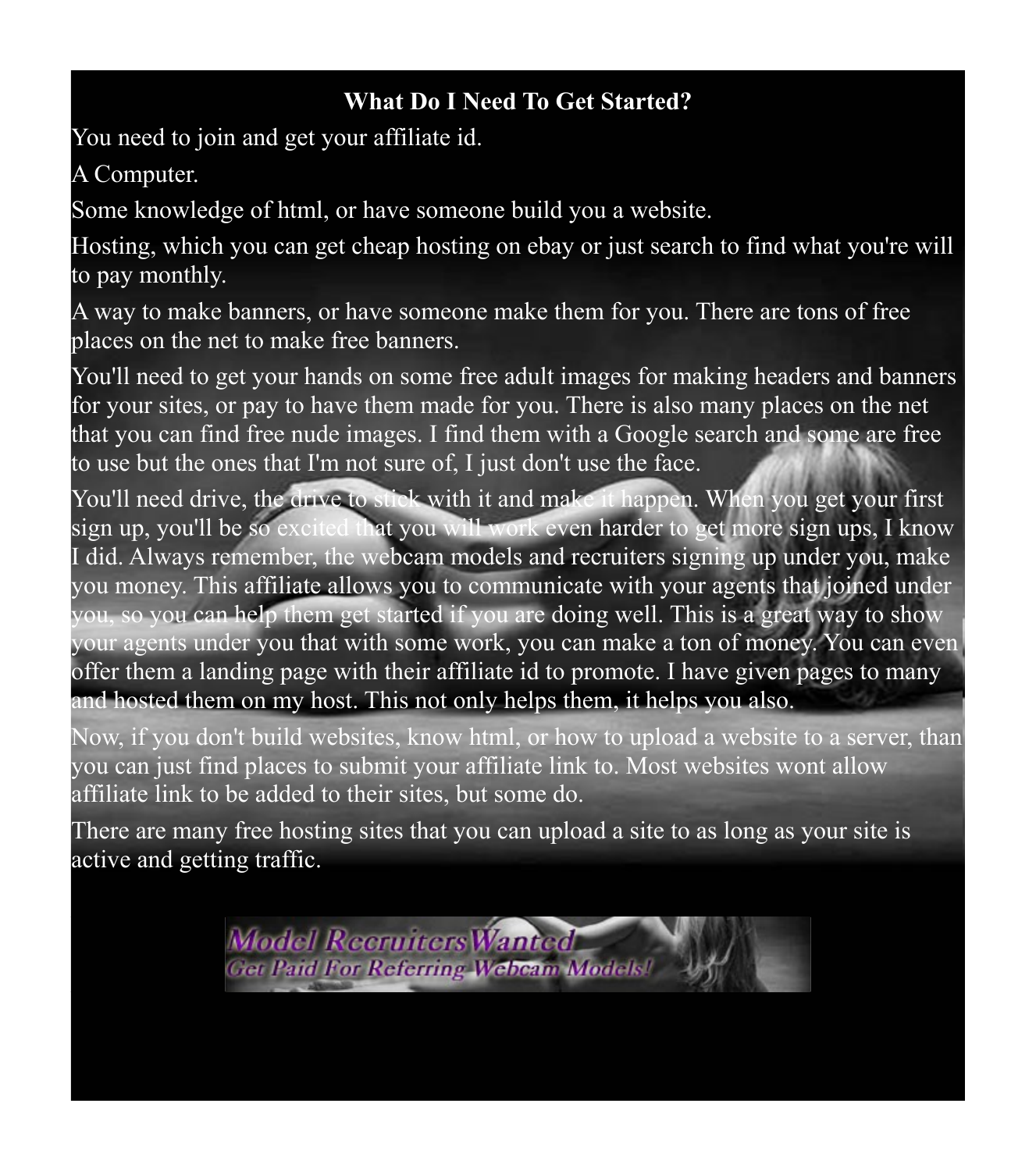#### <span id="page-6-0"></span>**Get The Word Out There**

If you have knowledge of promoting, advertising, ect. This is a plus. I was determined to make this work for me, so I stayed with it even when I thought I would never make any money. I'm retired and not worried about the money as much as the excitement of getting many models and recruiters under me working for me and making me money. Don't get me wrong here, I always need the money. There are many ways to promote your affiliate link, so just do a lot of reading on with Google search and you-tube.

Model Recruiters Wanted

**Get Paid For Referring Webcam Models**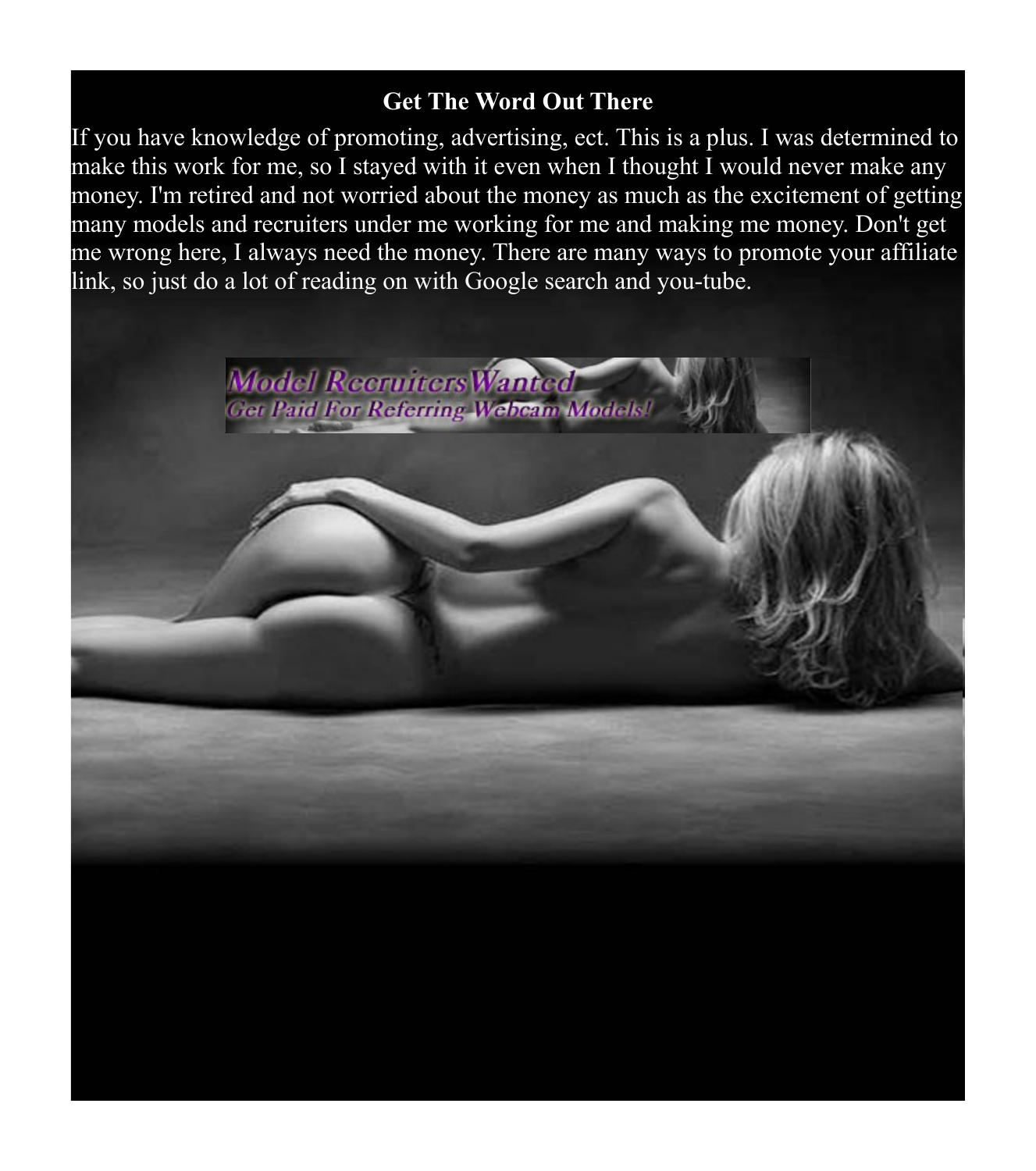#### <span id="page-7-0"></span>**How Much Money Can You Make?**

I will explain this in away that will make you want to start recruiting. Let's say a model signed up under you today and she made \$200 dollars, you'll get 10% of that which is \$20 dollars, now if she makes \$400 dollars, you'll make 10% of that which will be \$40 dollars. Let's say you have 10 models all working, and most of the models makes anywhere from \$1000 to \$2000 dollars a week. 10% of \$2000 dollars is \$200 dollars times  $10 = $2000$  dollars for you in one month. This is very possible if you get a bunch of models under you and this is the same for agents under you, what they make, you get a percentage of that. Now this is income that will keep coming in as long as the models and agents work for them.

If you get lucky and a motivated model or recruiter joins under you, you could be set for a long time because a motivated model will see the potential of being a webcam model and work very hard at it. This is what you're looking for, motivated models. This is the same for agents, you'll hope to get a few motivated agents and this will make life much easier for you. Just set back and watch the money roll in.

> **Model Recruiters Wanted Get Paid For Referring Webcam Models!**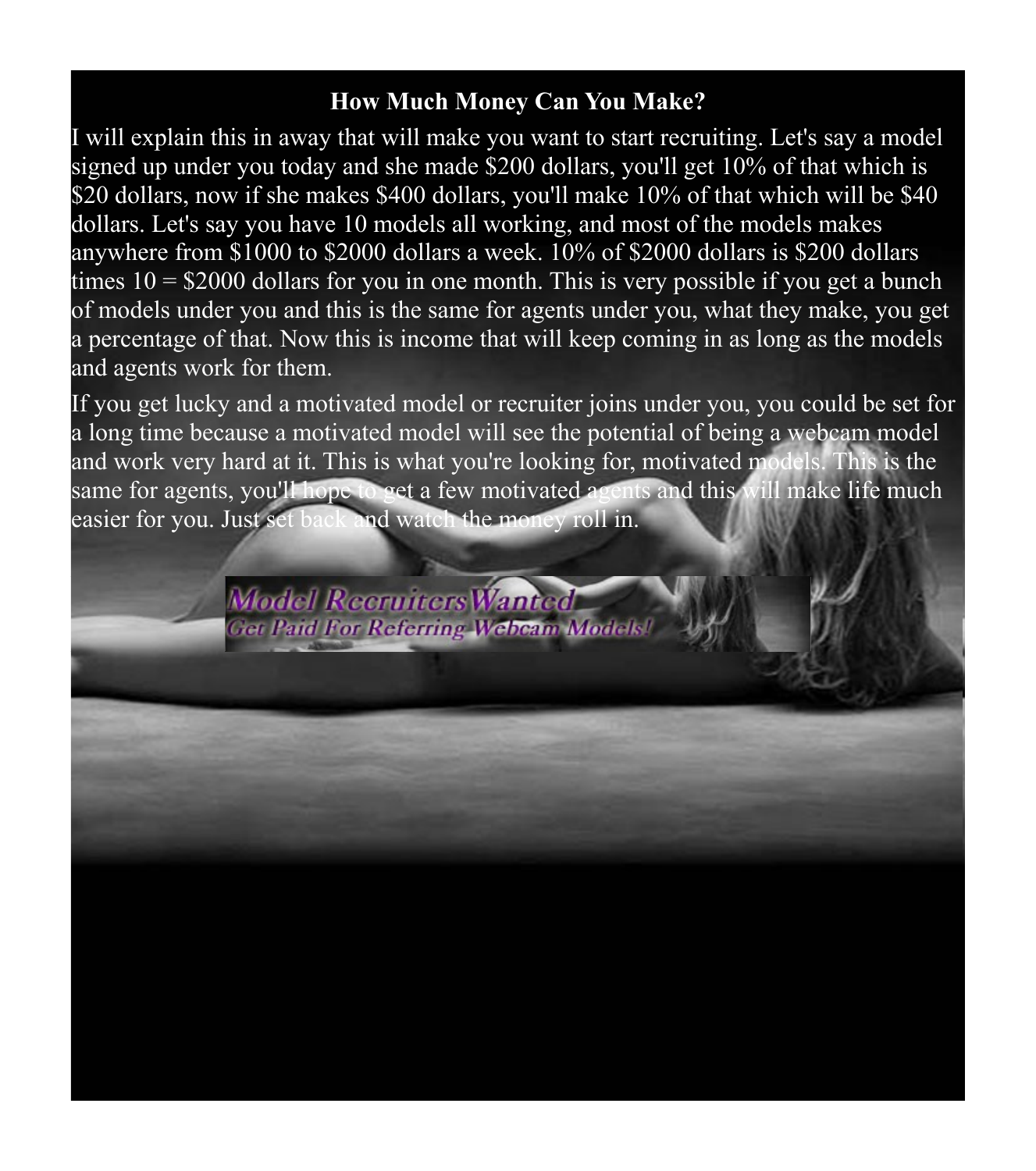#### <span id="page-8-0"></span>**My Favorite Affiliate**

Become an agent for Internet Modeling, and make money recruiting models and promoting their live shows and videos. Our webcam model affiliate program pays agents a 10% lifetime revenue share from all earnings their models receive while working with us. We also pay \$25 for every VIP member referred to our webcam network, and 35% commission for every video sold through the agent's link. Commissions are paid weekly by Payoneer, Paxum, direct deposit, or check. Models can also become agents, and make extra money referring their friends. Our webcam models make the most money with the largest webcam network of over 10 million visitors per day, and now you can too!

> **Model Recruiters Wanted Get Paid For Referring Webcam Models**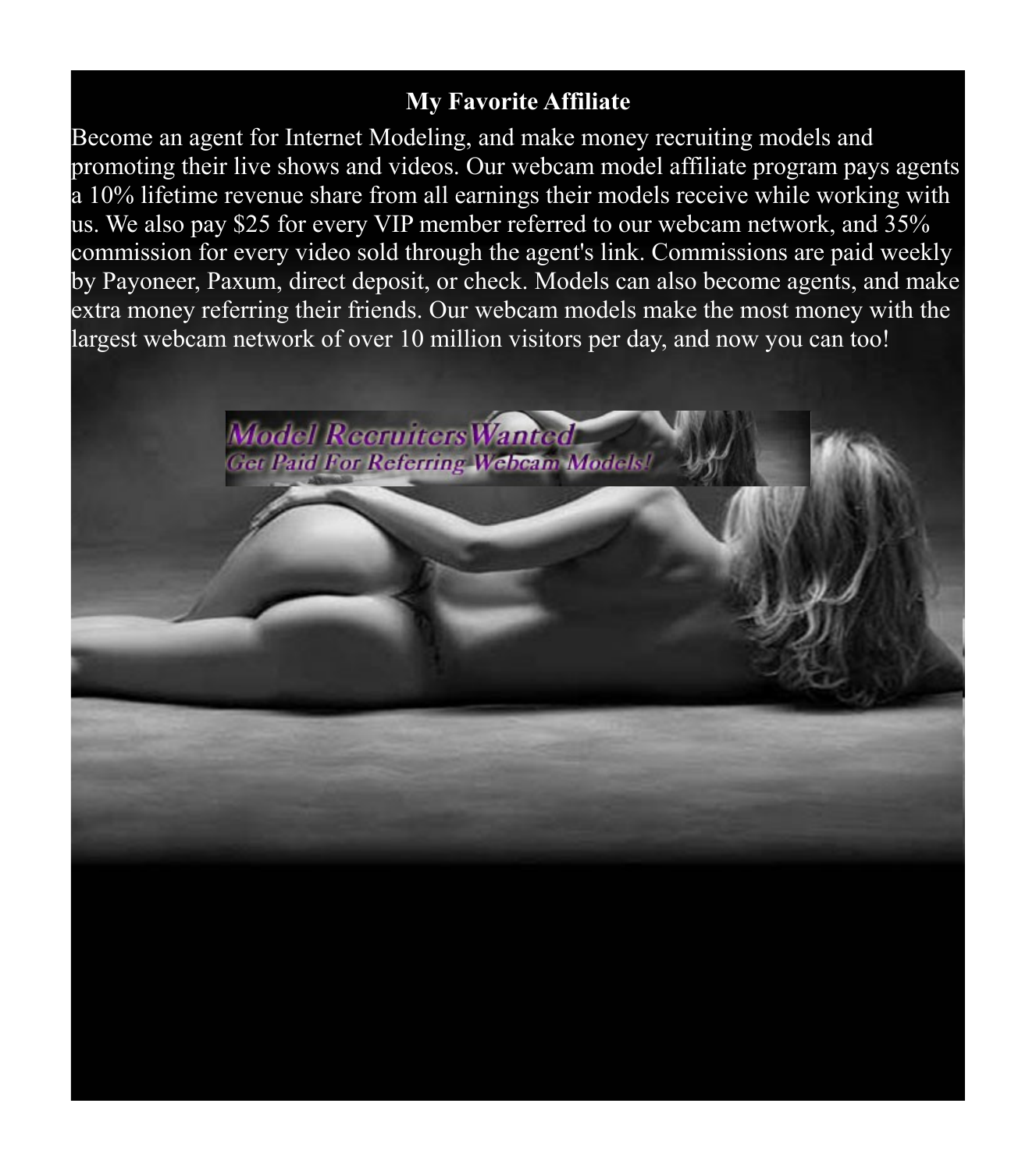# **Models Referred By Our Agents Get The Following Benefits:**

- 70% revenue share of your gross earnings paid weekly with no minimums.

- 70% lifetime revenue share paid weekly for recording or uploading videos for sale. - 70% revenue share from sales of used panties and other items.

Weekly bonus of up to 30% on earnings of over \$500 from our primary webcam network.

- Work on one of the largest webcam networks with over 10 million visitors per day. - Advanced HD streaming technology with the best video and audio quality available. Streaming with mobile devices such as iPhone, iPad, Nexus, and Android smartphones. Absolutely no chargebacks or deductions, so models are paid for each valid private chat.

Screening and pre-hire assistance including validation of required documents.

- Personal support rep that models can contact via email, Skype, or toll free phone. Assistance in getting front page placement on our network website

Weekly payments by check, direct deposit, Payoneer or Paxum.

- Year end 1099 earnings statements for U.S. based models (issued and sent by us). Private delivery address for gifts sent by clients (received and forwarded by us).

Anonymous email address to give out to clients for private messages.

Separate modelname.cam.com search engine friendly short URL for each model. - Ability to start working immediately after their application is submitted.

-Same pay and bonuses as our direct models (agent commissions are paid entirely by us). Promote our amateur webcam sites and earn \$25.00 for every VIP member you refer.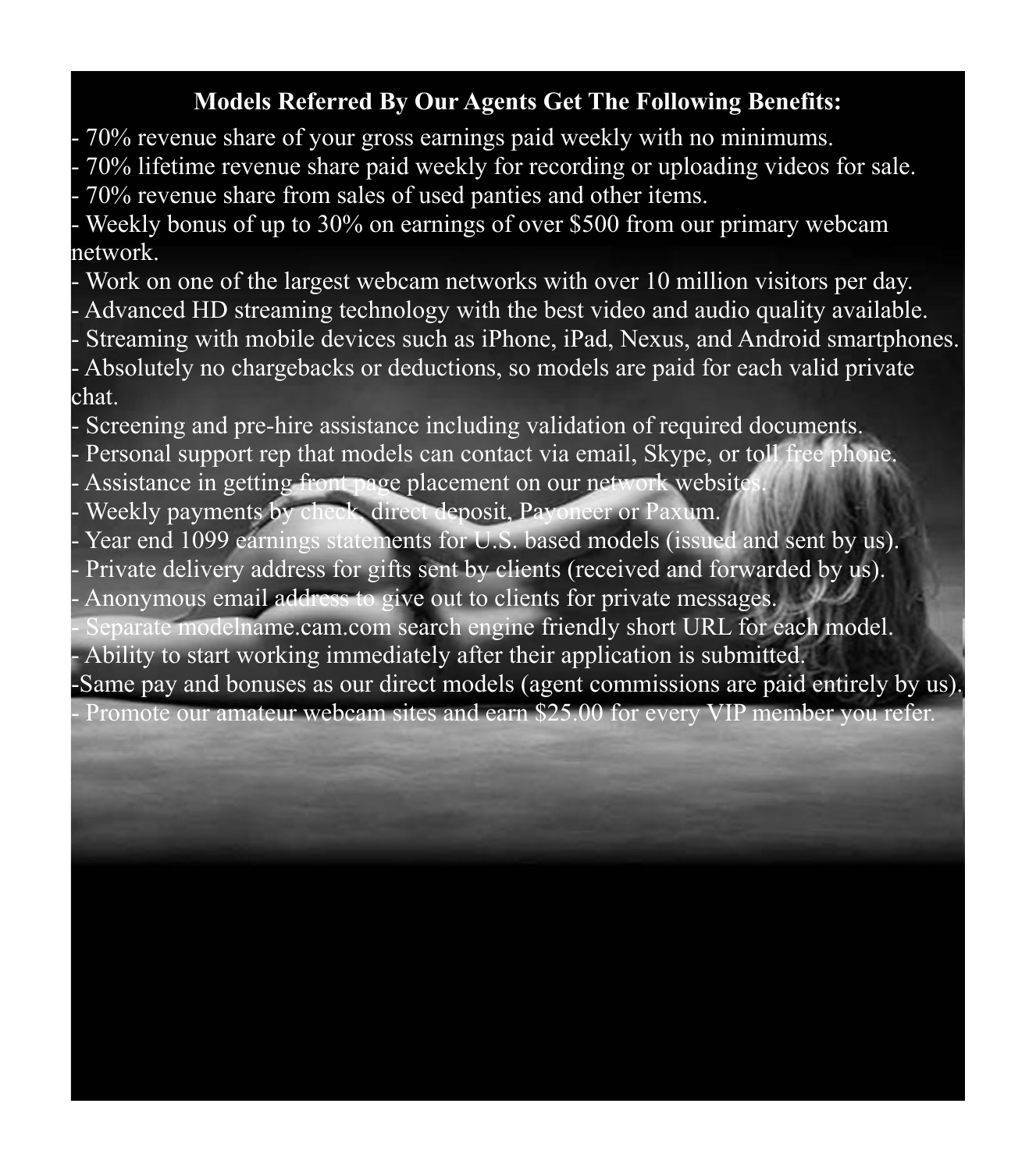#### <span id="page-10-0"></span>**What Webcam Models Make And Your Possible Earnings**

On average, our webcam models make between \$500 and \$1,000 per week working 20 to 25 hours, with some models making much more. Based on that average, our agents make \$50 to \$100 per week for each active model. Recruit 10 active models, and you could make \$500 to \$1,000 or more each week. If you recruit 50 working models, you could earn \$100,000 or more per year. As an agent, you also earn a 10% commission for referring other agents to us. So if an agent you referred earns \$100,000 per year, your commission would be \$10,000.

We provide the most complete traffic and revenue statistics available with any affiliate program. Our real time stats include unique visitors, detailed referrers for each visitor, sign ups by referrer, conversion ratios, referred model status and earnings, referred agent earnings, reports by day, date, week, month or year, and more.

Being an agent with Internet Modeling provides a recurring revenue stream from webcam models and agents you recruit without having to run your own studio. All you have to do is get models to complete our webcam job application, and we take care of the rest! If you have any questions prior to signing up as an agent, click here and read our agent faqs page, or contact us. We DO NOT accept agents or models from the following countries: Philippines, Romania, Colombia, Venezuela, Nigeria, Ghana, Indonesia, Thailand, Estonia, Lithuania, Bulgaria, Slovakia, Czech Republic, Albania, Russia, Ukraine, Moldova, Macedonia, Republic Of Georgia, Latvia, Pakistan, Afghanistan, India, Lebanon, Iran, Iraq, Syria, Egypt, and Lybia.

We never charge our models any fees, and do not ask for your credit card number at any time. All personal identity information you submit is kept strictly confidential.

# **[Become A Model Recruiter Now!](http://www.internetmodeling.com/144/become_an_agent.htm)**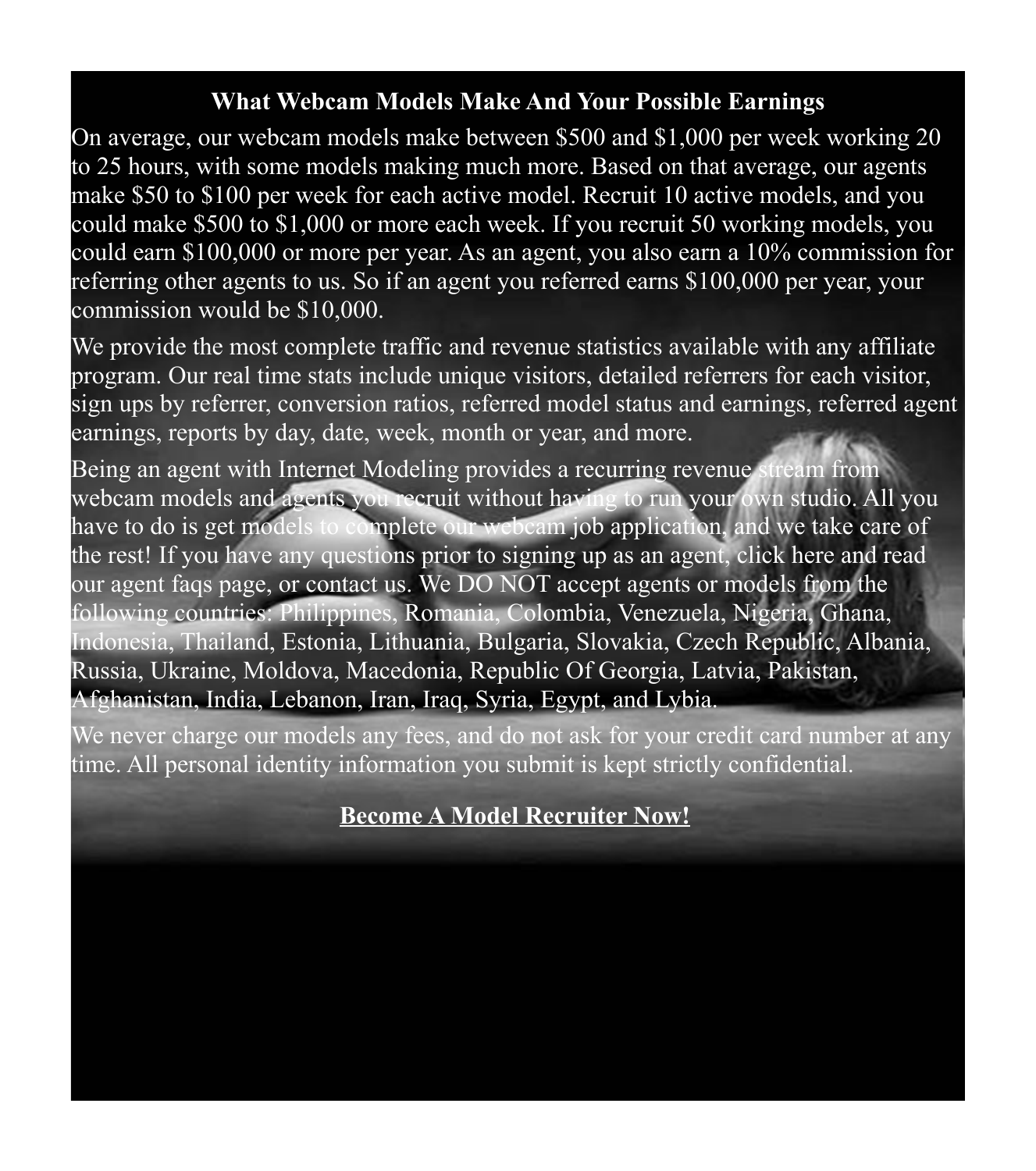# <span id="page-11-0"></span>**Model Agents Apply**

If you would like to become an agent and recruit new webcam models to our network, go to **[RECRUITERS APPLY](http://www.internetmodeling.com/144/become_an_agent.htm)**

> **Model Recruiters Wanted Get Paid For Referring Webcam Models!**

[Visit My Cam Site And See Webcam models In Action](http://www.camcamcams.lsl.com/)

[Webmasters Earn Huge \\$\\$\\$!](http://www.awempire.com/?referral_rs=john4953&psprogram=wmref&pstool=1_40327)

[Get This Ebook And More Free Pdf Ebooks Branded With Your Affiliate id!](http://www.theviralmonsters.com/)

[Adult Bucks](http://www.adultbucks.us/)

**[Super Sex Toy Store](http://store.sextoys.sex-superstore.com/cgi-share/index.cgi?af=30331)**